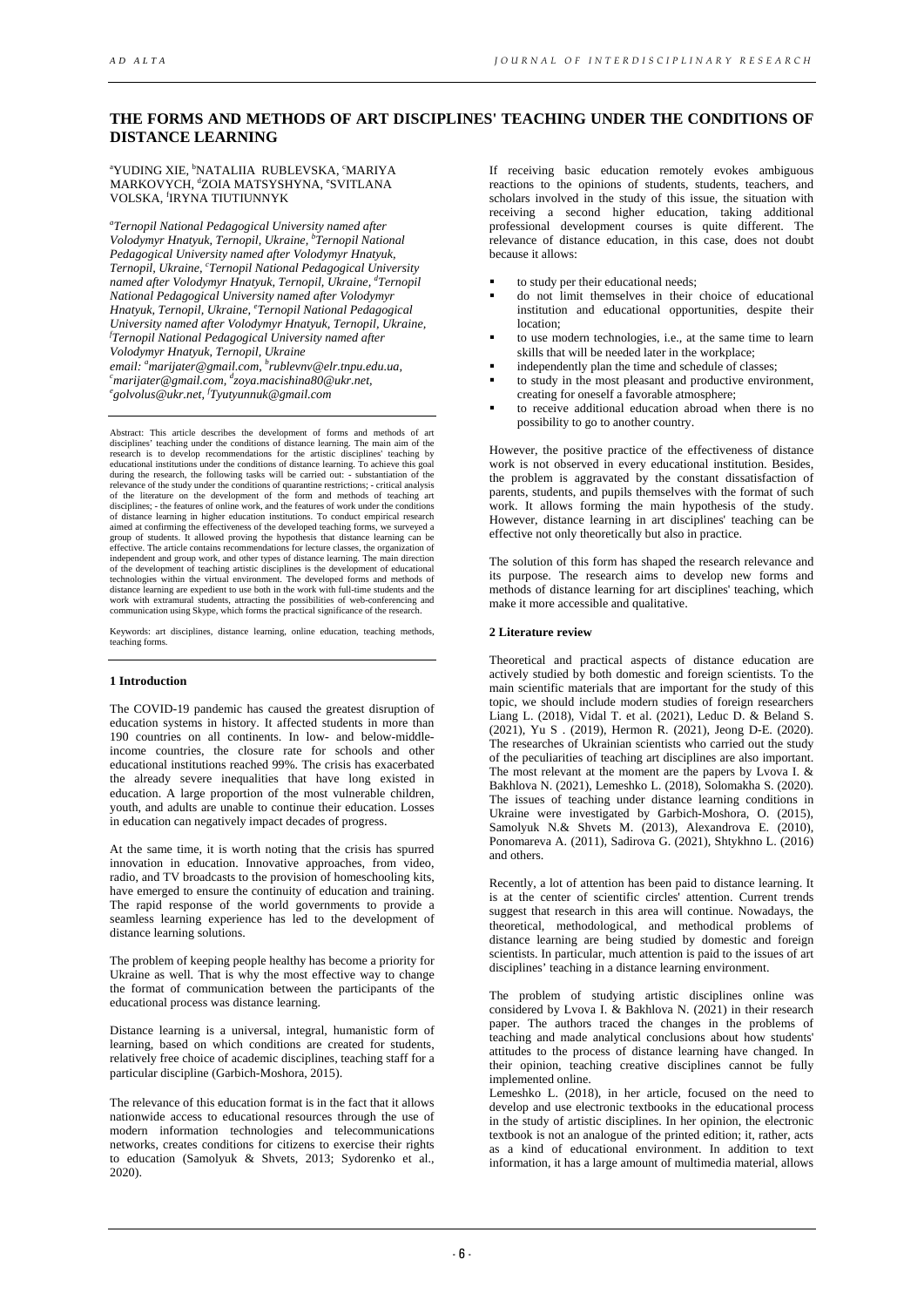working with remote resources, and quickly moves to different parts of the publication.

The necessity of introducing innovative educational technologies in the educational process of master's training to form the professional competence of art teachers is considered in the paper by Solomakha S. (2020).

The features of the aesthetic culture of the art disciplines' teacher considered in the research by Liang L.  $(2018)$ . He identified the determinants of successful training of future teachers of disciplines in higher education institutions. He also revealed the theoretical basis for understanding the meaning of the phenomenon "aesthetic culture of an art disciplines' teacher," defined the content of the concepts "culture," "aesthetic culture," "cultural training, aesthetic competence".

Vidal T. et al. (2021), in their research, considered the introduction of virtual reality (VR) technology to improve student performance. They have proposed new instructional techniques that incorporate VR and gamification techniques in the development of video game projects.

Based on theoretical and empirical findings from art teachers in Canada and Europe, in Perspectives on the Assessment of Arts Learning in Higher Education, Leduc D.& Beland S. (2021) explored how arts education can be effectively and fairly assessed in the context of higher education. They examined a variety of assessment methods in music, visual and plastic arts, performing arts, design, fashion, dance, music and illustrated how knowledge, competencies, skills, and progress could be viable and fair assessments.

A new basic model of learning for the arts disciplines in the age of information was examined by Yu F. (2019). According to him, it is needed in the general background of the new creativeentrepreneurial circuit, and learning should be done from a core of "learning to know, developing aesthetic analysis, and developing the logic of the visual arts."

Hermon R. (2021), in her article, examines new online experiments in alternative art education as examples of parainstitutional practices. Her goal is to demonstrate that the boundaries of institutional practice are gracious spaces for questioning the terms of conversation when exploring institutional processes and parameters as part of an ethically engaged project that seeks more inclusive and diverse art worlds.

In his review, Lierse S. (2015) concluded after research that distance education had become the best learning method for many educators seeking professional degrees.

The Korean scholar Jeong D-E. (2020) conducted a study aimed at observing art education through online classes through the Crown Crisis. According to him, changing the learning environment through new media requires a learning method suitable for students. Media literacy must be fostered to read new media. Artistic online education through digital media deserves research because it shows the possibility of configuring an individualized curriculum.

#### **3 Methodology**

While exploring the problem of the latest educational trends in the educational organization of higher education in today's challenges, we used several scientific research methods. One of the key methods at the initial stage of the research was the method of literary analysis. It allowed us to find out the content of the main concepts of our research, including educational trends, informatization of educational process in higher education, information and communication technologies of education, trendspotting, visualization, networking, networking, etc. The inductive, deductive, and logical methods allowed to consistently dissect the research material, analyze key aspects, and move from the individual to the general. The use of the comparison method allowed us to compare the views of

domestic scientists on the problem of our study. While using the synthesis method, the practical and applied aspects of ICT use in the organization of distance format educational process in higher education were identified, including the features of effective use of individual means of computer technology.

For empirical research, an experiment was conducted among students and the Lviv National Academy of Arts. Sixty students took part in it. While selecting the control and experimental groups for the pedagogical experiment, we took into account their quantitative and qualitative components and the level of their learning achievements in artistic disciplines.

During the classes in the control groups, we used traditional teaching methods. In the experimental group, a distance component was used both in classes, using ICT, special learning platforms for online learning, and in the study of artistic disciplines remotely.

During the research, we established the criteria and indicators by which we tested the feasibility and effectiveness of the distance component in the full-time learning form:

- **IDENTIFY 2018 21 FERRISH Learning** achievements were determined by the initial, average, sufficient, high levels;
- cognitive interests of students, the level of which was established by the coefficient of the inconsistency of time perception.
- the effectiveness analysis was carried out according to the results of initial, ongoing, and final testing.

## **4 Results**

The main forms of distance discipline teaching are described in the Regulations on Distance Learning (2013). Accordingly, the educational process of distance learning is carried out in the following forms: independent work; tutorials; practical training (in HEIs); vocational and practical training (in vocationaltechnical schools); control measures. The main types of educational activities in the distance learning form are: lecture, seminar, lesson, practical training, laboratory classes, consultations, and others, developed under the features of the discipline.

## *Elaboration of forms and methods for art disciplines' lectures*

Conducting lectures on artistic disciplines in conditions of distance learning has its peculiarities. It is subject to the provisions, which are related to the classes in the traditional form of education but differs from them by the specifics of the applicant-teacher interaction.

The work with e-learning courses happens under the control of the teacher by using distance learning technologies.

The teacher independently chooses an online platform convenient for him and the students or students, which will be used to conduct lectures on a particular discipline. The most popular platforms include:

- Moodle distance learning system;
- Google Classroom platform;
- Zoom video conferencing App;
- Skype App;
- Edmodo web App.

Such popular platforms as Coursera, Khan Academy, edX, iTunes U, Udemy are used abroad.

*Elaboration of forms and methods for organizing independent work while teaching art disciplines* 

The self-organization of independent work is one of the main features of distance education. In distance learning, pupils and students move away from the conventional education system, as they learn a significant part of the training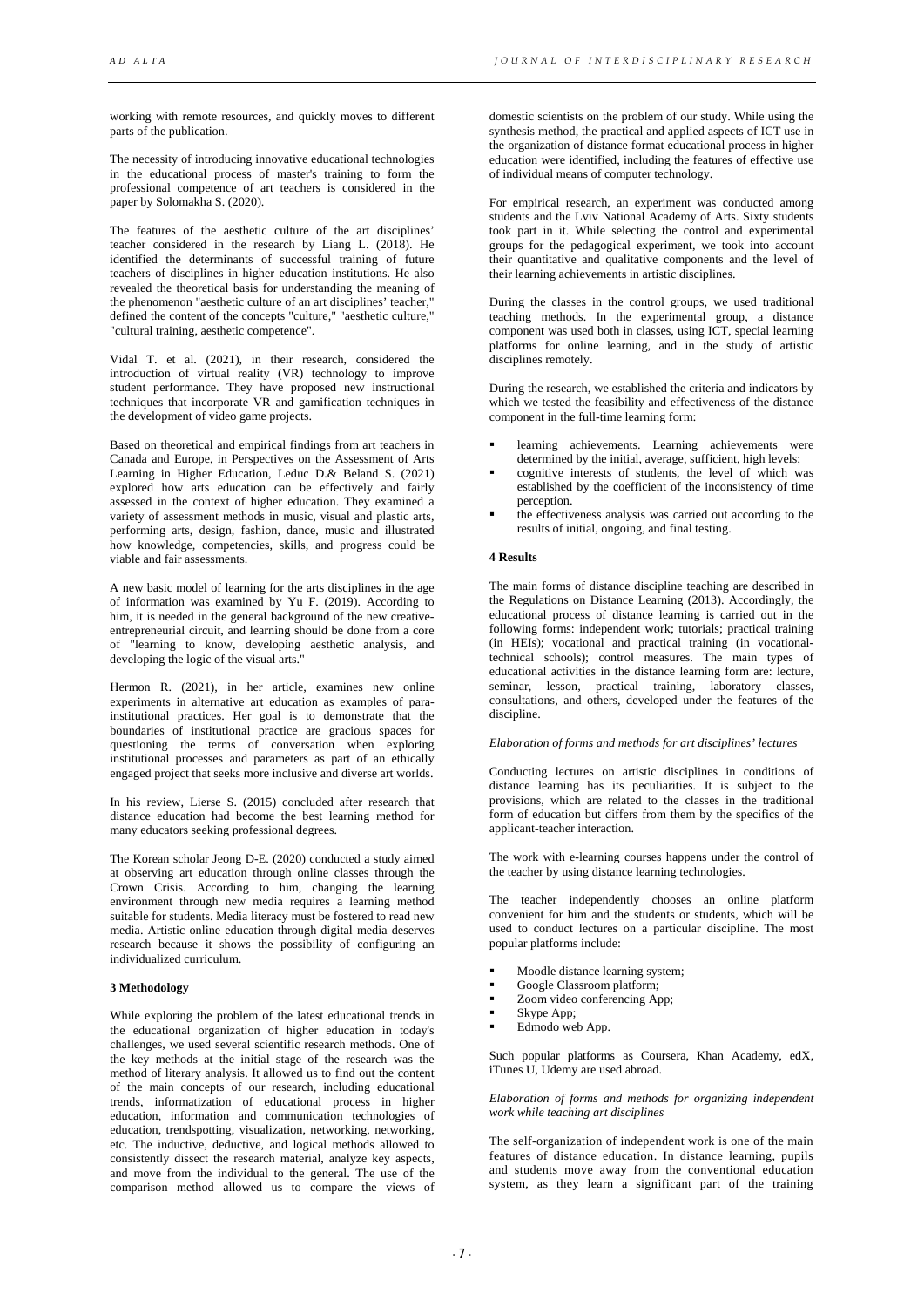*AD ALTA JOURNAL OF INTERDISC IPLINARY RESEARCH*

material without a teacher. It requires from them more independence and clear organization of the working day. A special responsibility rests on the teacher because active independent work of students is possible only with serious and sustained motivation. The student must see the usefulness of the work performed. If in traditional education a teacher spent most of his time giving lectures, education in a distant format is different in many ways. In particular, the use of the Internet, with a wide database, allows diversifying the educational materials used to organize learning activities of students and pupils, taking into account their characteristics. The Internet has opened up new opportunities for applicants for education, who can use it to find almost any information. Many sources are offered in English, so its knowledge is very relevant in today's world.

## *Elaboration of forms and methods for organizing sightseeing tours as a form of studying art disciplines*

Virtual tours are an effective form of distance learning. They allow you to diversify and make interesting and, consequently, more effective educational processes, help to implement the principles of clarity and scientific learning, contribute to the development of observation, skills of independent work of students and pupils (Alexandrova, 2010). The virtual tour is a software and information product designed for the built-in presentation of video, audio-graphic and textual information. The multimedia panoramic photo, in contrast to the video or conventional series of photographs, has interactivity. During the interactive tour, you can zoom in and out of any object, look up and down, look around, examine in detail the panorama of the object being studied or the individual details of its interior. It is also possible to move from one panorama to another, for example, to walk around the museum halls, etc. Without leaving the classroom or classroom, you can walk around the entire object from the inside and even examine it from the outside. A virtual tour is a specific form of cognition, allowing for a considerable amount of information. It forms the means of analytical activity: comprehensive perception of the object, observation, study, research, as well as increases interest in the work and provides more in-depth and lasting assimilation of the material (Ponomareva, 2011).

#### *Elaboration of forms and methods of group work organization*

Working in groups is one more important condition for effective distance learning. In the digital world, teamwork skills are needed, both face-to-face and distance learning. Group work also helps to increase motivation and communicate at a distance. Other benefits of group work include increased comprehension of material, logical and reasonable group work done, and an increase in out-of-the-box solutions.

For work in groups to be productive, three factors must be considered:

- each member of the group should understand the purpose of the activity;
- distribution of responsibility between each member of the group;
- precise time limits must be set, i.e., the work-in-groups rules must be established.

Digital tools which help to organize group work are important. Digital tools essentially for group work already exist quite a lot. By this time, we are all used to working in the cloud, and cloud technology allows us to work on collaborative documents, collaborative presentations, shared spreadsheets, collaborative mapping, working on a timeline, and online whiteboards (Sadirova, 2021). Google Docs, Google Table, and Google Presentation tools should also be included.

Thus, distance learning is a major challenge for all participants in the educational process – educators, teachers, students, students, and their parents. It requires all the attributes typical of face-to-face learning. These are group discussions, collective discussion of the material, live

communication, etc. To provide a full-fledged learning process at a distance in addition to the technical tools, school teachers and university professors have mastered several professional and personal competencies. They are necessary for interest, organization of students at the initial stage, and retention of their attention. However, this has become insufficient: the role of parents has rapidly increased in the distance learning environment, as it is difficult to demand absolute discipline and concentration from students.

It is especially problematic for teachers of art subjects to switch to new teaching technologies. It happens due to the subject specificity, which did not previously assume the use of information technology. Today teachers have mastered the distance learning platforms quite quickly. Teachers of the older generation have mastered computers. The teachers, who had the necessary technical capabilities, are mostly working with the Google Classroom App, which greatly simplifies the organizational aspects of training. Some recorded and downloaded to disk short video explanations of lessons in a familiar format to which students could ask specific questions. Phone calls and voice messages have become a common practice. Each educator uses the most convenient and easy-tounderstand tools, making sure that the majority of students have access to them afterward.

It is important to note another promising learning tool – virtual technologies. Virtual reality is one of the perspective educational methods offered by modern information technology. Nowadays, in domestic educational institutions, it is difficult to imagine a virtual reality in the educational process. However, education is one of the most common areas of this technology development. That is why those educational institutions, which will allocate resources to obtain such technology, will be able to organize a more interesting and high-quality educational process.

The main advantages of this technology for teaching artistic disciplines are:

- visualization (thanks to the use of 3D graphics, there is an opportunity to show chemical processes in detail down to the atomic level);
- involvement (with the help of virtual reality, we can change the scenarios, influence the course of the experiment, or solve problems playfully and understandably);
- focusing (the virtual world allows you to focus completely on the material and not be distracted by external stimuli);
- virtual classes (the feeling of one's presence in the depicted world is the main feature of virtual reality).

Classes with the use of modern technology are of great interest. As a result, learning motivation and the activity of students/pupils are enhanced (Trach, 2017).

Thus, digital technologies of distance learning of artistic disciplines have enough forms, methods, and tools that would raise the level of education. To date, being under quarantine constraints, the experienced have the field to carry out empirical research and the opportunity to conduct experiments that would generally confirm the hypothesis that distance learning can be effective.

The main purpose of the experimental part of this study was to confirm the effectiveness of distance learning in parallel with full-time. The results of the initial testing are shown in Table 1.

| Levels | Experimental group |      | Control<br>group |      |
|--------|--------------------|------|------------------|------|
|        |                    |      |                  | 10.0 |
|        |                    | 23,3 |                  | 26.7 |
|        |                    | 40,0 |                  | 40.0 |
|        |                    |      |                  | 23.3 |

Source: Developed by the authors.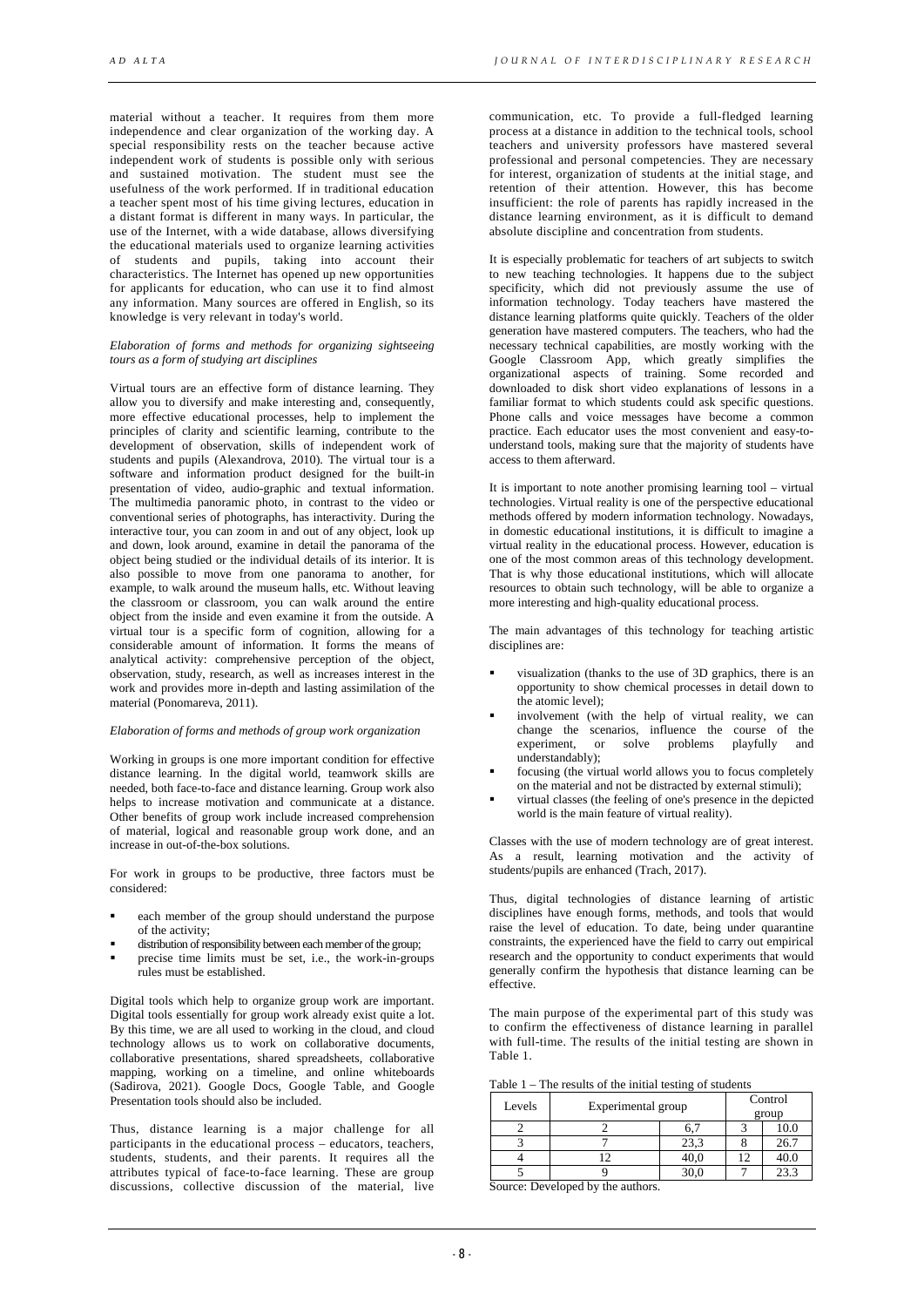The analysis of Table 1 shows that the majority of the surveyed students, both experimental and control groups, have good knowledge of art disciplines. They correspond to the average and sufficient levels:

1. Experimental class – 63.3%;

2. Control class  $-66.7\%$ .

The sufficient level of students' learning achievements encourages us to expand the course and the inclusion of a distance component in the learning process. It should intensify cognitive activity and improve the quality of learning.

The next stage of our research was to develop distance learning courses in art disciplines and place them on Moodle, eLearning Server, Blackboard. Our research was focused on the sufficient provision of learning material for the students in the experimental group. After studying each topic, students in both groups were tested. The results of the second testing are presented in Table 2.

Table 2 – Students' test results on the effectiveness of using distant art courses using Moodle, eLearning Server, and Blackboard

| Levels | Experimental group |  | Control group |      |
|--------|--------------------|--|---------------|------|
|        |                    |  |               |      |
|        |                    |  |               |      |
|        |                    |  |               | 36.7 |
|        |                    |  |               |      |

Source: Developed by the authors.



Figure 1. – The diagram of students' learning achievements in the experimental and control groups

Source: Developed by the authors.

The data analysis in Table 2 shows the following results of our experiment:

Students in the experimental group who studied the topic with the involvement of distance learning had higher achievements (73.3%) than students in the control group (66.7%) who studied the same learning material. The results of learning achievements with the involvement of distance learning component can be explained by the fact that distance learning allows you to expand the learning material and direct it to the development of cognitive activity and creative abilities of students, allows you to increase their level of independence, the overall success in learning artistic disciplines.

Thus, the introduction of distance learning into the educational process while studying art disciplines is more effective than the traditional form of learning.

# **5 Discussion**

Today, the distance learning issue has become the object of active discussions among educators, politicians, parents, and students. In particular, representatives of the authorities, scientists, journalists, and direct participants in the educational process have different positions on this issue. Thus, according to Hryshina Y. (OP, 2020), the need to develop online education in Ukraine should not be denied, but a mixed system of education would be more effective and efficient. In turn, the principal of

one of Kyiv's schools Dmitry Loza, notes that there are no clear tools for the distance learning introduction.

The same opinion is held by Sovsun I., the former Deputy Minister of Education, who notes that distance education needs several shortcomings, correcting of which requires corrective programs both at school and higher education institutions level.

At the same time, the teaching of art, as well as any other disciplines in a distance learning environment, has many advantages, among which we can note:

- 1. Increase in students' free time.
- 2. Isolation of students from each other (which is an advantage during epidemics).
- 3. Possibility to study at any time.<br>4. On-the-job learning.
- On-the-job learning.
- 5. Mobility.
- 6. Passing exams in a relaxed atmosphere.<br>7. Individual approach
- Individual approach.
- 8. Learning in a relaxed atmosphere<br>9. Virtuous testing of knowledge by Virtuous testing of knowledge by teachers.

Thus, today there are quite significant advantages of teaching artistic disciplines under conditions of distance learning, but at the same time, there are also disadvantages. Many researchers (Donetsk Law Institute of Ministry of Internal Affairs of Ukraine, 2020) consider that one of the negative aspects of distance learning is the lack of personal communication with the teacher, as well as communication with other students. Nowadays, this problem has many solutions – e-mail, telephone, video conferencing programs, etc. Sometimes you don't have to be around to be able to communicate in person. Other disadvantages include:

- 1. The need for a strong motivation to learn.
- 2. Increased time spent on communication between the teacher and the educational seeker.
- 3. Loss of interest in learning.
- 4. The lack of student identification.<br>5. Lack of practical skills.
- 5. Lack of practical skills.<br>6. Communication skills d
- Communication skills development.
- 7. The possibility of unfavorable passing the control of learning among students.

Distance learning is an effective complement to traditional forms of education. One can say that it is an effective means of solving its urgent problems. While learning artistic disciplines, distance education provides students and pupils with access to nontraditional information sources. It provides unlimited and new opportunities for creativity, as well as the consolidation of various professional skills. In turn, teachers can implement fundamentally new forms and methods of learning. The development of distance learning in the system of Ukrainian education will continue and improve with the development of Internet technologies, as well as with the support of public institutions that will invest in improving the technological equipment of educational institutions (Shtykhno, 2016).

# **6 Conclusions**

According to the empirical research results, we concluded that the students in the experimental group, who studied the topic using distance learning, had higher achievements than the students in the control group, who studied the same study material. This result was achieved since the teachers of art disciplines of Lviv National Academy of Arts placed their lectures on art on the platforms Moodle, eLearning Server, Blackboard. The research results confirmed the hypothesis that distance learning in art disciplines could be effective. It happens because the students are using all the advantages of distance learning, in particular:

the possibility of learning at any convenient time;